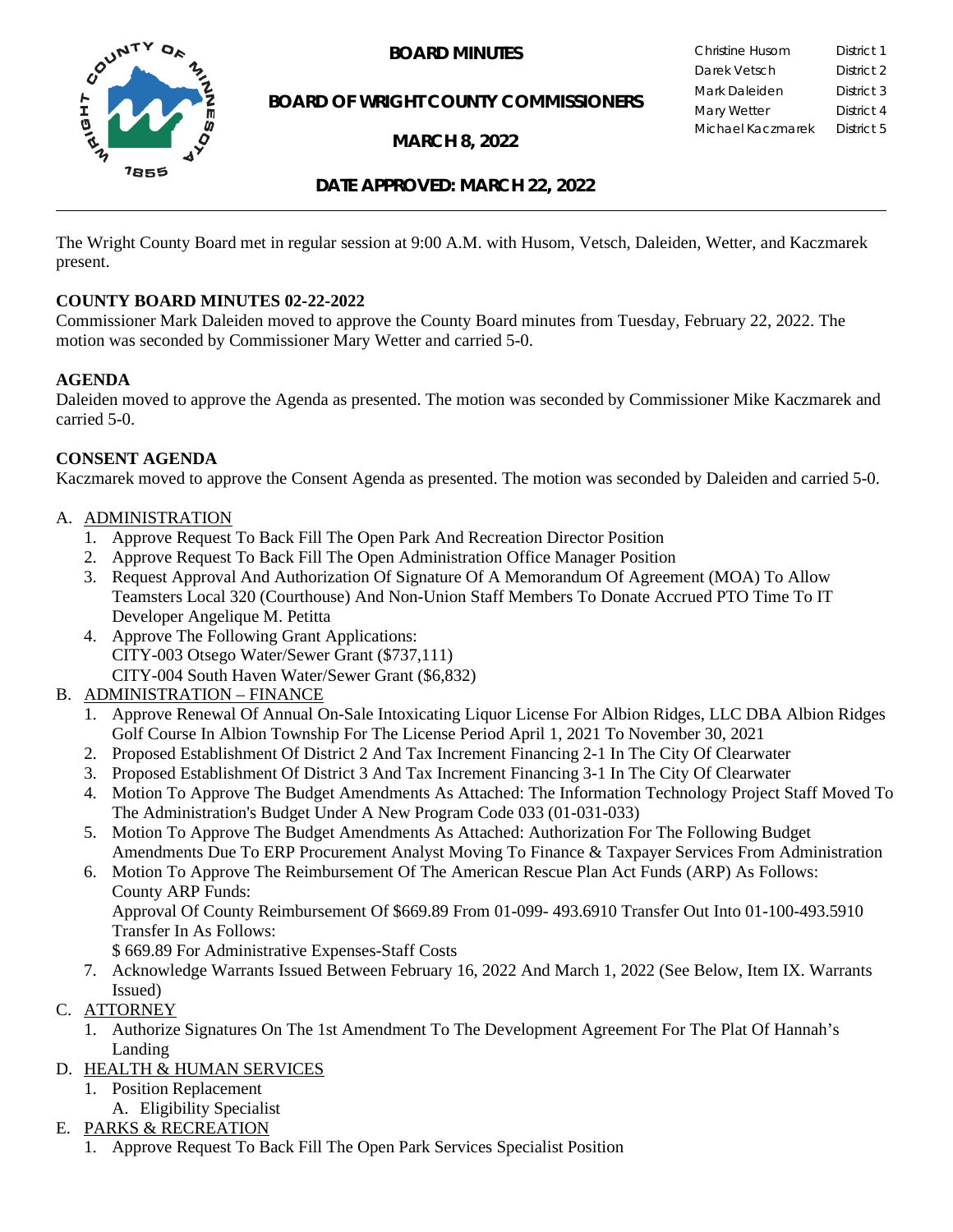#### F. SURVEYOR

1. Approve Request To Back Fill The Open GIS Specialist Position

### **TIMED AGENDA ITEMS**

### **VIRGIL HAWKINS, HIGHWAY DEPARTMENT**

Approve Resolution Of Final Acceptance For Contract No. 2106 And Authorize Final Payment To Meyer Contracting, Inc. In The Amount Of \$9,736.85. Contract No. 2106 Was For The CSAH 30/Tiger Drive Mini-Roundabout Construction In Delano. The Final Value Of The Work Certified Is \$536,620.40

Commissioner Darek Vetsch moved to approve the resolution of final acceptance for Contract No. 2106 and authorize final payment to Meyer Construction, Inc. in the amount of \$9,736.85. The motion was seconded by Daleiden and carried 5-0, on a roll call vote.

Award Contract No. 2206, County Highway 37 Reconstruction Project (From CSAH 18 To CSAH 19), To Knife River Corporation Of Sauk Rapids, MN. We Recommend Award Of Contract No. 2206 To Low Bidder Knife River Corporation Of Sauk Rapids, MN In The Amount Of \$6,789,520.89

Daleiden stated the low bid was approximately 4.5 percent over the engineer's estimate and there is a big difference between the low and high bidders. Highway Engineer Virgil Hawkins stated eight bids were received and the bids were vey competitive. Hawkins stated shoulders will be added further west on Highway 37 as part of the five-year plan.

Daleiden moved to award Contract No. 2206, County Highway 37 Reconstruction Project, to Knife Rive Corporation of Sauk Rapids, MN. The motion was seconded by Wetter and carried 5-0.

## **ELIZABETH KARELS, ADMINISTRATION**

Direct Staff To Take Appropriate Action For Starting Construction On The Dental Clinic Project Project Administrator Elizabeth Karels stated a memorandum was sent to the commissioners on Friday, March 4, outlining the current state and potential risks in moving forward with the project without having a grant agreement in place.

Flaherty & Hood Associate Attorney Alissa Harrington stated there are two administrative type tasks remaining, Minnesota Management and Budget (MMB) approval of the use agreement and the recorded declaration against the property, before the county can enter into the Grant Agreement. The County Attorney's Office has been working on the Torrens process to fulfill the recorded declaration against the property. Both tasks will take time to complete. Harrington stated there is not a high risk of either of the tasks derailing the project in any way. The other tasks involved in getting the grant approved have already been completed.

Due to the start of construction season and the increased cost of materials, the risk is greater to delay the project further. Harrington stated there is a minimal risk that something could go wrong with either of the two remaining tasks. Harrington suggested the county move forward with construction at this time, rather than waiting for the grant agreement to be finalized.

Vetsch questioned if the county is far enough along in the process to recapture expenses. Harrington stated the rule for reimbursement with bonding projects is the expense must accrue after the date the bonding bill took effect. Vetsch questioned if the use agreement ties the county to Community Dental Care (CDC) or a dental use. Harrington stated the use agreement has already been fully negotiated with CDC and there is preliminary approval from MMB. At this point, small details are being discussed. Nothing substantive in the agreement will change.

Kaczmarek stated at a previous meeting in June, it was discussed that the project would not move forward without a grant agreement in place. Kaczmarek questioned if professional services will be reimbursed by the grant. Harrington stated the professional services provided regarding the bonding process are reimbursable through the grant. Harrington stated factors have changed since June. The Department of Employment and Economic Development (DEED) staff that is working on the project has no prior experience with this type of grant agreement. Bonding grant processes are different than other grant processes. Additional time was needed because the DEED staff had to be educated on the process. Typically, the last step is to get the source of funding approved, which would be a risk to move forward, however that is not the situation in this case.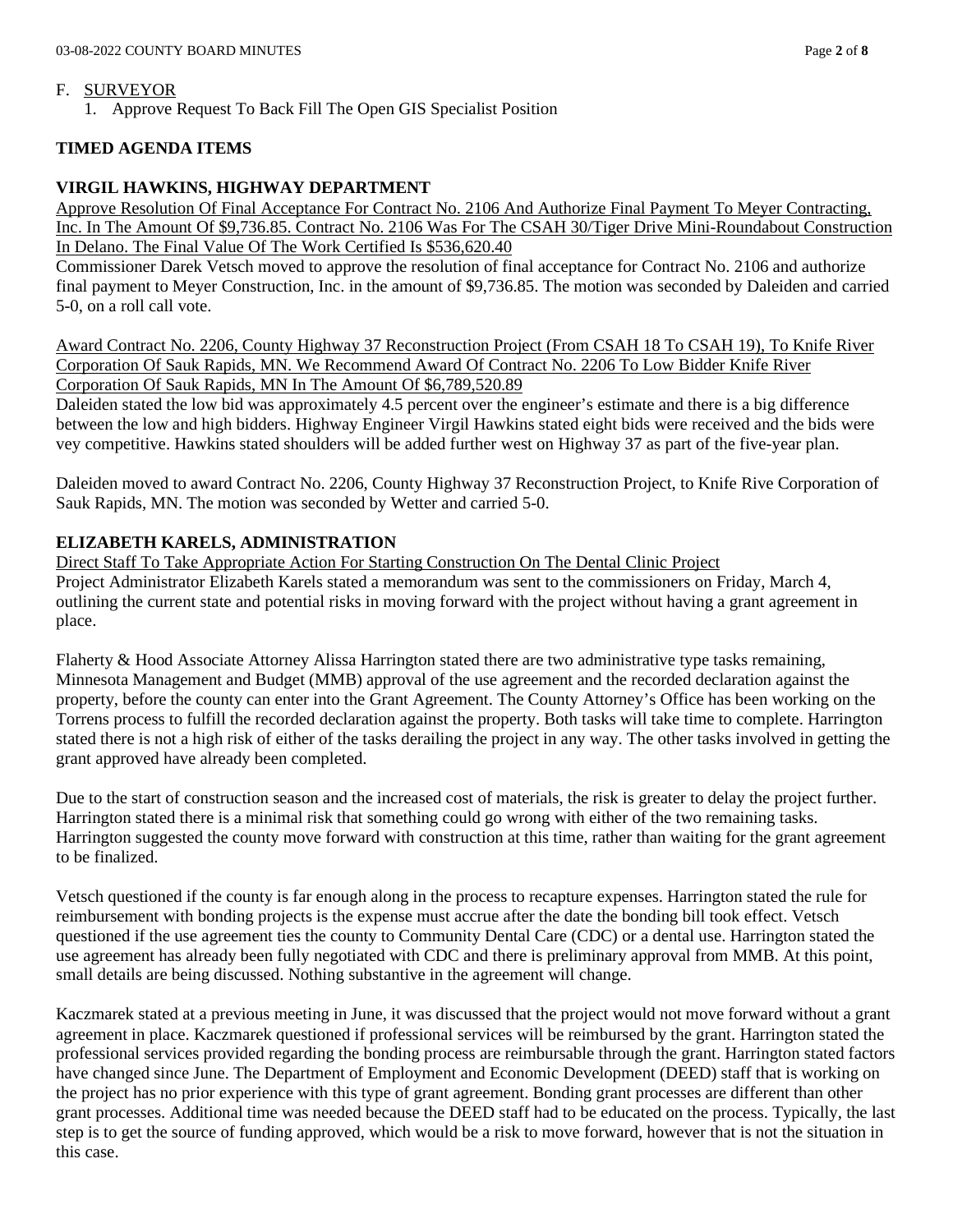Kaczmarek expressed his disappointment that professional services were used rather than the dental clinic steering committee sending a recommendation to the board. Kaczmarek stated he does not believe the grant is guaranteed, as the governor recently reduced the amount allocated for broadband grants. Kaczmarek stated the grant is \$1.4 million and there is a shortage of \$210,000. CDC raised \$800,000 for office furniture and equipment. Kaczmarek questioned if CDC has been asked to consider using the money raised to cover the shortage in order to get the project started and be reimbursed when the grant is approved. Harrington stated any approved expense is eligible for reimbursement. The grant does have to flow to the county first because the county is the applicant and recipient. The grant funding has already been appropriated and waiting to be encumbered. Vetsch questioned if there is a deadline for encumbering expenses. Harrington stated the deadline for encumbering funds is December 31, 2024.

Kaczmarek questioned if the mobile dental center still comes once a month in Wright County. Health & Human Services Director Jami Goodrum stated the mobile dental center will not continue once the new Government Center opens.

Kaczmarek stated he does not believe it is a good business decision to move forward with construction when a grant agreement is not yet in place. Kaczmarek stated he discussed the Dental Clinic with constituents and there was zero support for Wright County to be involved in the project.

Vetsch moved to direct staff to proceed with starting construction on the Dental Clinic. The motion was seconded by Daleiden and carried 4-1, with Kaczmarek opposing.

### **ITEMS FOR CONSIDERATION**

### **ADMINISTRATION**

#### Fair Board Request To Use County Motor Pool

County Administrator Lee Kelly stated the Wright County Fair Board approached the county about using a vehicle for a conference trip. This has occurred at least once, approximately 10 years ago. The county's motor pool policy is silent on this type of request. Kelly stated the board could authorize this use, however recommended denying the request and modifying the motor pool policy language.

Kelly stated no records have been found of any issues in the past. Kelly stated it is expected that vehicles are returned clean and filled if below a quarter tank of gas. Kaczmarek stated the county's insurance would cover vehicles loaned to other agencies. Kelly expressed concerns that other agencies would make requests in the future and questioned if it is a precedent the board wants to set.

Kaczmarek suggested adding a clause to the policy that a request can be made, and the board can decide to approve or deny. Kaczmarek stated the Fair Board withdrew the current requests and would only request to use a vehicle a few times a year. Commissioner Christine Husom stated it could potentially open the county to additional risk and would set a precedent.

Vetsch suggested establishing a rental agreement. Daleiden stated having a rental agreement in place will not eliminate risk.

Daleiden moved to deny the request. The motion was seconded by Wetter and carried 5-0.

## Topics For Discussion At The March 15 County Board Workshop

Vetsch suggested postponing the Legal Services Request for Proposals (RFP) Update topic to allow the subcommittee more time to complete the process. Husom suggested leaving the item on the agenda in case information is available. Vetsch stated there will likely not be a recommendation.

Husom stated a retreat with the Commissioners and Department Heads needs to be scheduled. Vetsch suggested adding a topic to discuss the new campus opening expectations. Kaczmarek suggested asking contractors if they are interested in contributing to an opening event.

Kaczmarek stated American Rescue Plan (ARP) funds can be used for premium pay for all sworn personnel at the Sheriff's Office. It isn't getting any easier to find or retain employees. Vetsch stated a closed session to discuss union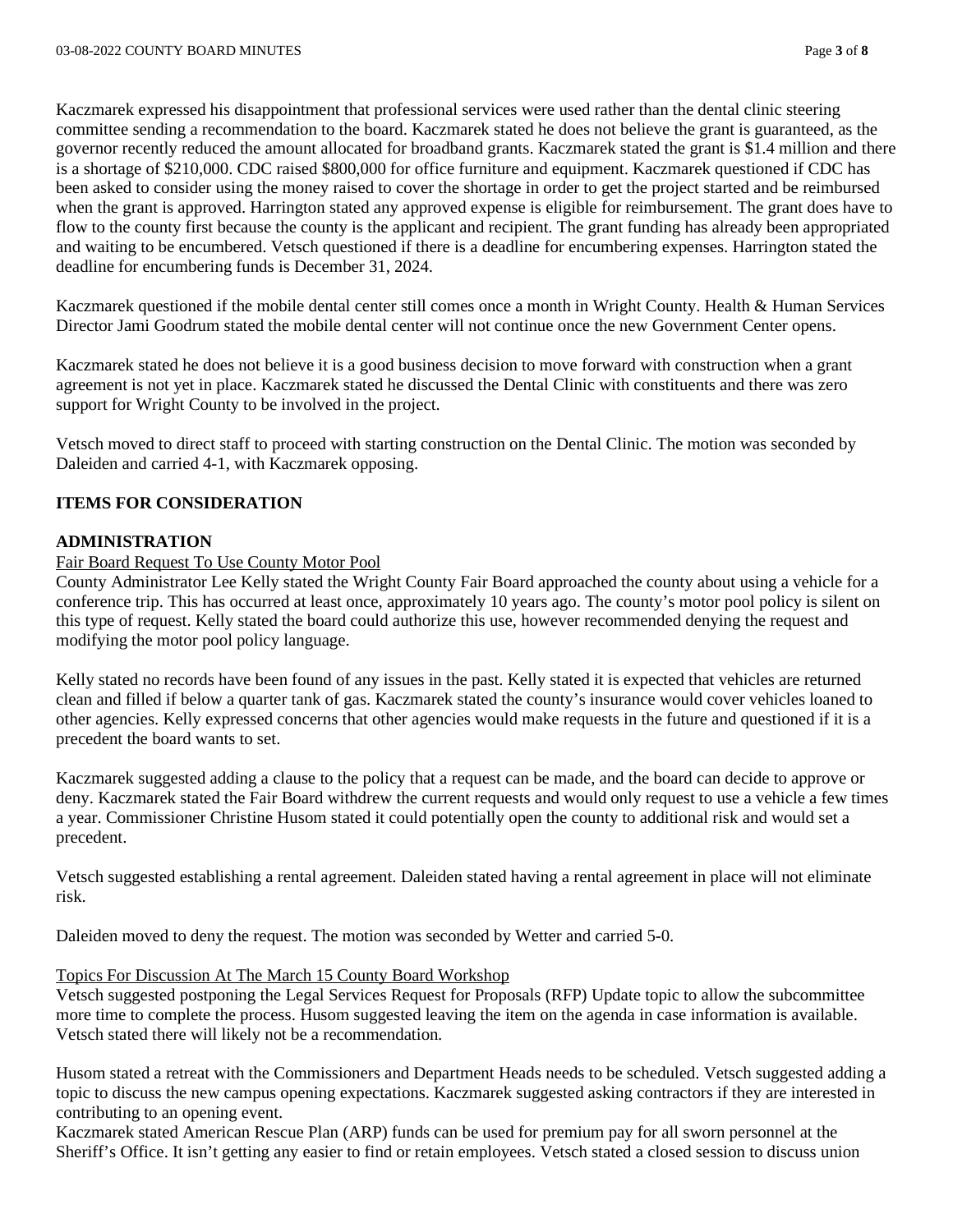negotiations should be scheduled and that discussion could be incorporated. Kaczmarek recommended scheduling a meeting within 30 days. Kelly stated staff have been working on putting together budget forecasts and the discussions go hand in hand.

Wetter requested an update on the Compost and Recycling Facility. Chief of Civil Division Attorney Greg Kryzer stated Environmental Health Supervisor Edward Pettit has been working with Stantec and the first draft the technical memorandum should be ready soon. Vetsch suggested scheduling a Committee of the Whole.

## **COMMITTEE MINUTES**

## **COMMITTEE OF THE WHOLE (2/28/2022)**

Kaczmarek moved to amend the recommendation to approve all the Capital Improvement Projects (CIP) except the Sheriff's Office Command Post due to cost, minimal use, conversations with constituents, and 50 percent reimbursement from services provided to other agencies. Daleiden stated the commissioners are not approving the purchase of a Command Post, but rather approving money is being set aside for future use.

Sheriff Sean Deringer stated Commissioner Kaczmarek has expressed disdain in two meetings for the Command Post project that is approximately five to seven years away from being purchased. Deringer stated he has offered to have conversations with Kaczmarek but has not been contacted. Deringer stated there is a breakdown in collaboration and individual meetings are being held. Deringer stated he would like to be involved in conversations that are being had.

Vetsch stated one board member is not following the process. Vetsch stated commissioners have to be cognizant of affordability and sustainability factors, and the impact to the taxpayers. Vetsch stated the commissioners must take a methodical approach in approving CIP.

Kaczmarek's motion failed for lack of a second.

Kaczmarek stated he asked and confirmed twice during the Committee of the Whole meeting that it was the proper place to discuss the background and justification of projects. Kaczmarek stated he asked questions of several Department Heads about requests and feels that he followed the process.

Vetsch moved to approve the minutes and recommendation. The motion was seconded by Daleiden and carried 4-1, with Kaczmarek opposing.

# *I. Review CIP Process Updates*

# *II. Recommend 2022 CIP Projects*

*Project Administrator Elizabeth Karels stated staff were tasked with improving the Capital Improvement Projects (CIP) process. Karels worked with Assistant Finance Director Heather Lemieux and former Administration Intern Ellie Lechner to create a proposal based on best practices. County Administrator Lee Kelly and Finance Director Lindsey Meyer approved the recommended proposal.* 

*Karels stated part of the new process was used for the 2022 projects. The County Board already approved the 2022 CIP Budget, but the individual projects have not been approved. To improve the process, a form was developed to submit requests and a staff committee was formed to review and score the projects. Karels stated the process was partially implemented for 2022. A five-year plan will be included for 2023 requests.* 

*Commissioner Darek Vetsch stated he believes the process should be adopted but expressed concern that it is too early in the year to decide on the projects. Lemieux stated the process will be complete before the budget meetings for 2023.* 

*Commissioner Christine Husom questioned how some of the Parks & Recreation projects weighed higher than other projects. Karels stated several scoring criteria were used, including:* 

- *1. Will this project directly contribute to a County strategic objective?*
- *2. Will this project result in a financial benefit?*
- *3. Is there a plan for the project?*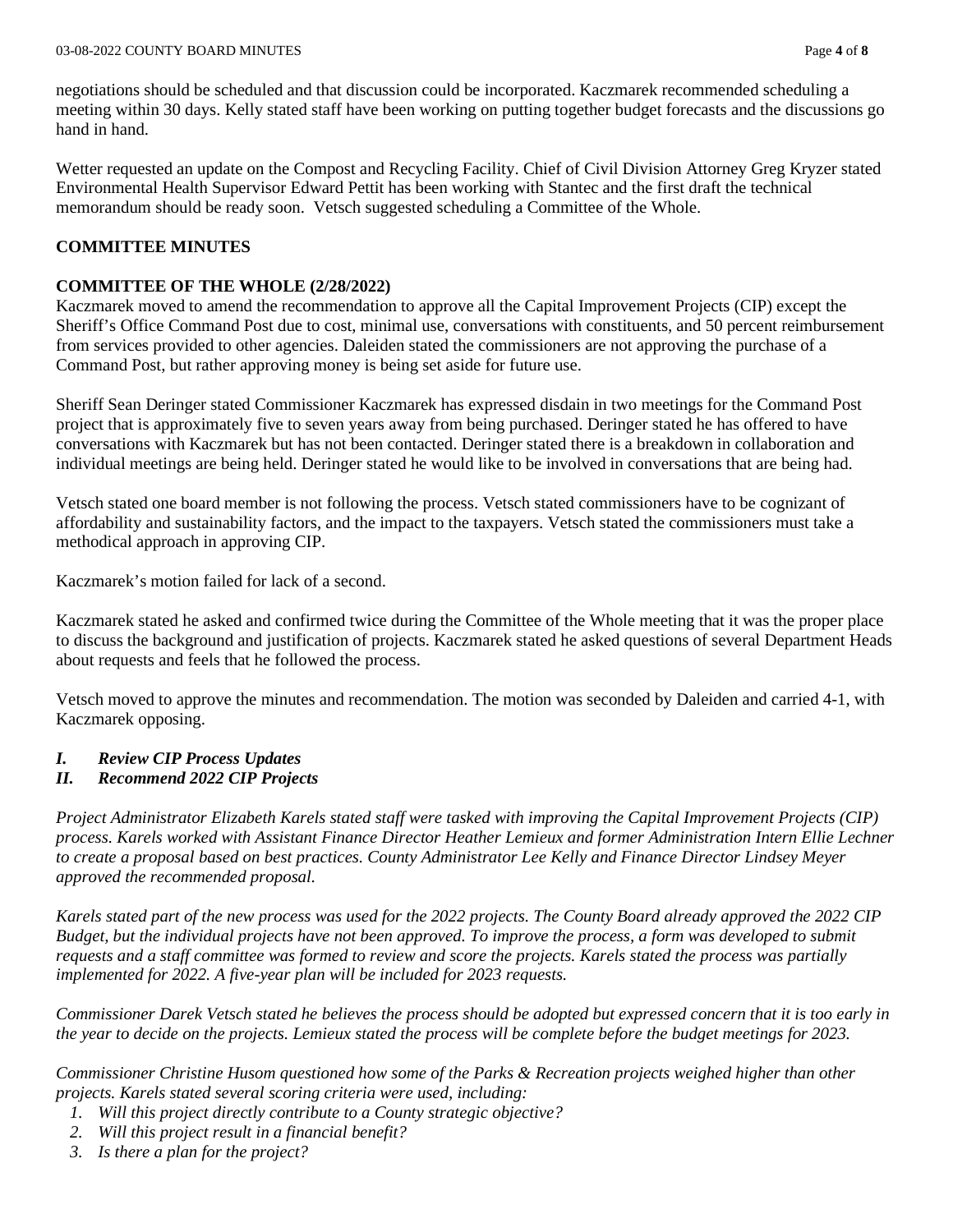- *4. Is this a grow project or a transform project?*
- *5. Does it directly address risk or cost mitigation?*

*Lemieux stated that this is a starting point, and the process can be modified. Vetsch questioned if other funding sources should be taken into consideration. Karels stated other funding sources are not currently included in the scoring criteria. Both Vetsch and Husom agreed it should be included. Lemieux stated she is open to adding more scoring metrics. Karels stated the scoring is intended to be a tool and the commissioners can decide which projects move forward. Husom stated this is an improvement compared to the former process.* 

*Vetsch questioned if projects that are submitted that do not get funding could use any unactualized funds from approved projects that came in under budget. Lemieux stated the unapproved projects should wait until the following year, so an emergency fund is maintained for projects that are over budget. Commissioner Mark Daleiden stated it is important to have a five-year plan for planning purposes.* 

*Vetsch questioned if projects would be returned if a department does not include enough background information. Lemieux stated the committee reached out to departments when there were questions and asked for additional information to be provided. Karels stated with the centralization of projects, Business Analysts will work with each department to help better explain project requests for the 2023 budget year.*

*Commissioner Mary Wetter questioned what the range of scoring is. Lemieux stated the higher the score, the more likely the county should pursue with the project. Vetsch stated the approvals are based on the funds available. Vetsch questioned if points were assigned based on each department's priority for the project. Lemieux responded no; the committee worked with each department to confirm which project was the highest priority, but it is not part of the scoring.* 

*Vetsch also questioned how ongoing projects that take more than one year to complete will be handled. Lemieux stated commissioners will approve project funds for one year. Departments will be allowed to carryforward a balance year after year until the total amount of the project is reached. Vetsch requested the project forms include a note stating the length of the project.* 

*Karels stated the goals of the process include providing information to enhance decision-making, increasing transparency, aligning to CIP best practices, ensuring projects are consistent with strategic objectives and value streams, moving away from approving "buckets" to approving "projects", and ensuring requests have scope, schedule, and budget. Karels presented the 2023-2027 process schedule to the commissioners. By September, the five-year CIP will be approved. Karels stated the Recorder's Technology Fund and the Recorder's Compliance Fund are pursuant to Minnesota Statute and explained the differences in how the funds are handled.* 

*Lemieux stated the carryforward amounts and the levy amounts will be differentiated for the commissioners. The deadline for submitting a 2023 CIP request is June 2022. Wetter questioned what happens if there is an emergency need for a project to be approved. Karels stated any emergencies or changes would come before the board for approval.* 

*Commissioner Mike Kaczmarek stated the Enterprise Resource Planning (ERP) project received a score of 85 while a Parks & Recreation project for ski trail lighting and Americans with Disabilities Act (ADA) improvements at Robert Ney Park scored 140. Kaczmarek stated the ERP project has already begun and questioned if the scoring accounted for projects that have already been started. Lemieux stated the scoring does not account for how far along the project already is. Kaczmarek questioned if it should be included as a metric because if a project is nearing completion, the county likely will not scrap the project.* 

*Kaczmarek questioned if the project at Robert Ney Park has started. Parks & Recreation Director Marc Mattice responded the project started with a grant application, there has been some site design, but no contracts are in place at this point. Daleiden stated the Parks & Recreation project was likely weighted higher due to the public benefit.* 

*Kaczmarek asked what the process will be for departments to save money multiple years for a project. Additionally, Kaczmarek questioned if department heads are currently doing it. Vetsch responded departments cannot carry money forward from year to year. Vetsch added departments have put money toward a CIP project and later decided to move*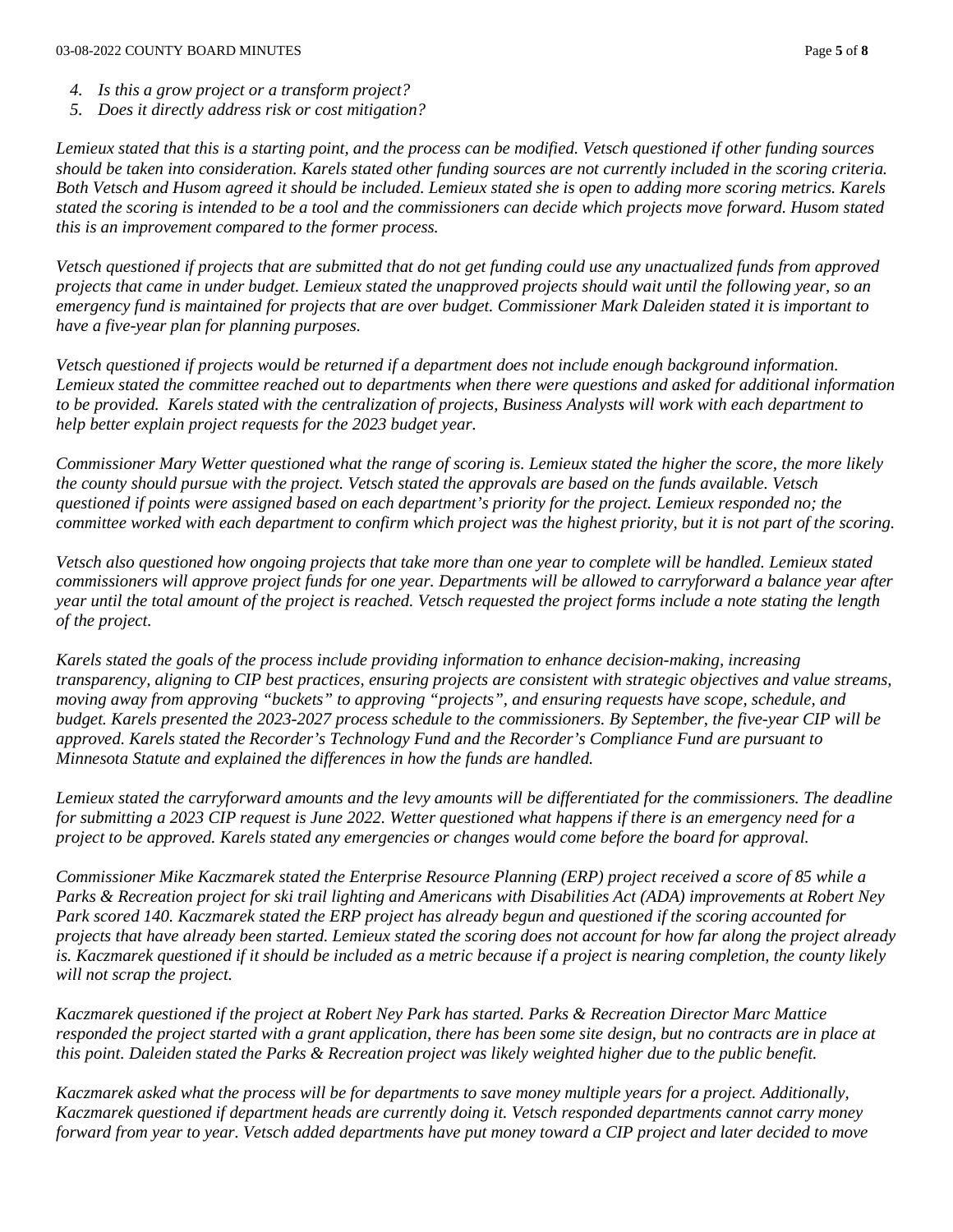*forward with a different project. Karels stated the new process will require that money is being saved for a specific project.* 

*Information Technology Director Matthew Fomby stated his department needs the new process. Information Technology has big ticket items, and the process will help set aside the funds. Health & Human Services Director Jami Goodrum stated the Electronic Document Management System (EDMS) project only has a weight of 65 but she views the project as critical. The current system is more than 10 years old and affects 20,000 – 30,000 people.* 

*Lemieux stated many of the software requests did not yet have project plans. Karels added the request was not written to reflect the high need. Projects need to be well documented, so everyone understands the impact. Kaczmarek questioned how the EDMS project will reduce staff time by automating as stated in the request. Goodrum responded the Financial Services Division is very transactional. EDMS will help streamline workflows and reduce the amount of time to assist clients.* 

*Sheriff Sean Deringer stated the Sheriff's Office did not have the opportunity to provide input on the decision to put the Sheriff's Office project on hold until 2023. Deringer added he views the request as an immediate need and has been planning for three years. The current conference room is too small and has not been used. Deringer requested the ability to work with facilities to order furniture if funding is available due to the length of time it takes to get furniture in. Deringer stated the project was pushed off due to internal staffing needs. Daleiden questioned if the new conference room between the Law Enforcement Center (LEC) and Justice Center could be used. Deringer stated anyone can schedule the room so it may not always be available. Daleiden suggested waiting until current conference room utilization is known before building another conference room.* 

*Vetsch asked for clarity of what is and is not considered a CIP project. Lemieux responded anything that is capitalized is considered a CIP project, following Government Accounting Standards Board (GASB) rules. Lemieux stated departments will have to be educated.* 

*Facilities Director Alan Wilczek asked for clarification on the eliminations of "buckets". Karels stated the funds need to be tied to a project. Lemieux added previous projects have been grandfathered in. Wilczek questioned if he needs \$900,000 over five years for a project if a portion of the cost would be carried forward each year. Lemieux responded yes. Vetsch stated if 90 percent of the funds have been carried forward for a project, the project should have a higher ranking. Lemieux added parameters need to be established so funds are not carried for an excessive amount of time without a project being completed. Vetsch stated money needs to be put aside for Facilities for future building repairs.* 

*Deringer stated setting funds aside has been a good way for departments to plan for future needs. Deringer stated now decisions are in someone else's hands. Daleiden stated he disagrees. Departments will have input and there is a need to plan five years out.* 

*Kaczmarek questioned the \$750,000 Sheriff's Office request for a Command Center. Deringer stated the exact cost is unknown, but it is a close figure. Kaczmarek stated the Sheriff's Office currently has a Command Center and asked how many times it has been used in the last three years. Deringer stated it has been used approximately three times the past year. The Command Center doesn't get used a lot but when it does, it is critical. Kaczmarek questioned if the equipment can be moved from the current Command Center to the new one. Deringer stated some equipment could be reused or it could remain fully outfitted and be sold to another agency.* 

*Vetsch questioned how the process will change what the Parks Commission does. Daleiden stated the Parks Commission will still have to plan. The County Board must have a methodology to determine what is best for the residents. Fomby stated the county has been good about determining costs for projects. Mattice stated departments should still be planning five years into the future, now there will be a process for doing so. Husom stated it is a bigger picture way to do things. Daleiden added the public will know the reasoning behind why things are being done.* 

*Wetter questioned if there are issues with geothermal at the LEC. Wilczek stated a few heat pumps have already been replaced and the remainder are projected out in the CIP request. The issue is the heat pumps are dual purpose and there is a known failure point. The building can operate with one heat pump not working. The installation of a boiler will save money and be more efficient.*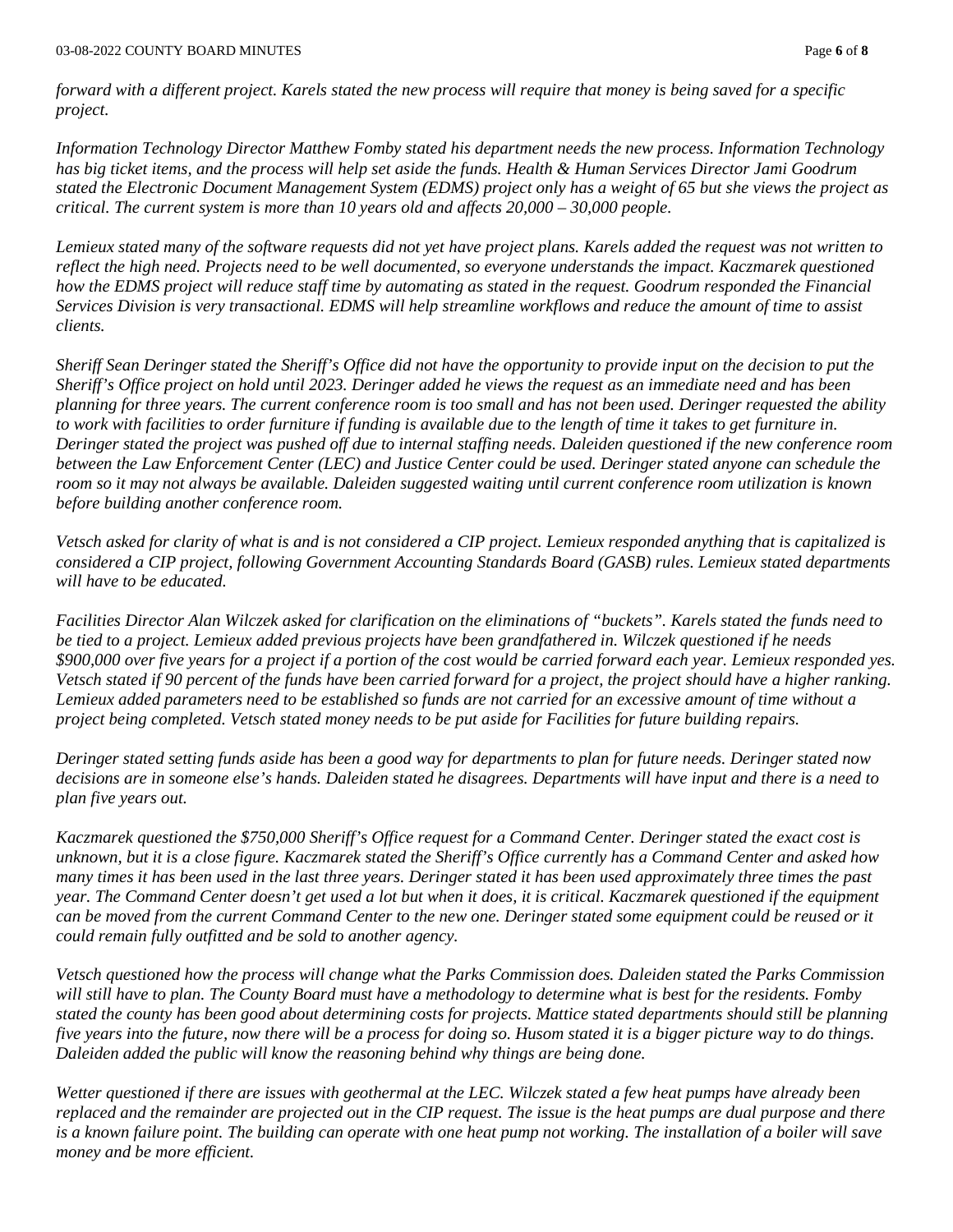*Kaczmarek stated in a recent meeting it was discussed the Sheriff's Office was reimbursed 50 percent for assistance provided to Hennepin County. Kaczmarek stated he does not think \$750,000 can be justified for a new Command Center. Deringer stated the Command Center is a future request. Deringer added he is not prepared to answer specific questions regarding the Command Center. Karels stated the Command Center request is \$92,200 for 2022. Deringer stated there are unknowns for CIP for a Records Management System (RMS) and body cameras. Vetsch stated he liked the "buckets" because it allowed for the ability to pivot to different projects.* 

*Kaczmarek questioned if the Parks Strategic Comprehensive Plan has been completed. Mattice stated it will be presented to the Parks Commission on Monday, March 14 and then presented to the commissioners. Kaczmarek questioned if the Highway Otsego Shop project request will change now that Local Option Sales Tax (LOST) funds can be used. Highway Engineer Virgil Hawkins stated the project is approximately 85 percent designed and the commissioners were sent information regarding proposed changes. Hawkins is proposing using LOST funding and eliminating the need for local levy funding.* 

*Kaczmarek stated the Attorney's Office requested a records management update. Kaczmarek questioned if ERP could cover some of the tasks. County Attorney Brian Lutes stated the request was not mandated and it is part of the process of the department going paperless. ERP could not take over the task of the current case management system.* 

*RECOMMENDATION: The commissioners agreed to proceed with the new CIP process and approve the 2022 CIP requests.* 

### **EMPLOYEE & GROUP OF THE YEAR RECOGNITION**

Kelly stated several nominations were received. Two individuals were selected for Employee of the Year: ConnieMae Cooper from the Information Technology Department and Risk Manager Tim Dahl. The Recorder's Office was selected for Group of the Year.

Information Technology Director Matthew Fomby nominated Cooper. Fomby stated Cooper has the desire and gumption to find solutions to problems. Fomby stated Cooper has broken down barriers and is the champion for electronic management in the county. Husom stated the award is well deserved. Cooper stated she is extremely honored and humbled by the award. Cooper stated she has had the opportunity to solve business problems throughout her career with the county. Cooper thanked the board for recognizing her contributions and supporting her work.

Kelly and Human Resources Director Schawn Johnson nominated Dahl. Johnson stated Dahl has a thankless job with many challenging issues. Dahl is an exemplary employee and does everything he can for the county. Kelly added Dahl has embraced his role as Risk Manager while making connections with employees. Kelly stated he is impressed with Dahl's commitment to the county. Dahl stated he is humbled and grateful for receiving the award. Dahl thanked Kelly and Johnson for their trust and confidence in him. Additionally, Dahl thanked his colleagues for their support. Dahl stated he is looking forward to this coming year. Daleiden stated Dahl has done a great job and is appreciated.

Recorder and Registrar of Titles Tanya West introduced the Recorder's Office team members: Anne LaTour, Casey Badeaux, Michelle Gardner, Mary Jo Faulhaber, Jeanne Lewandoski, Mary Cogley, Kathleen Albers, Paula Thompson, Danielle Lee, Trinity Nathe, Kelly Day, Angela Wehmhoff, Kyle Myers, Kathy Green, and Tanya West. West stated the department is excited about the honor. The Recorder's Office had another record-breaking year with historically low interest rates, a reorganization, and several projects. There was a 49 percent increase in recordings, a 60 percent increase in new plats and lots, and a 96 percent increase in vital record requests. Staff remained positive throughout the reorganization which has increased customer service and staff productivity. Land Notification Alerts, Electronic Document Management System, Computer-Assisted Mass Appraisal (CAMA) System, and Digital Stamping are a few of the projects completed during the year. West stated she is proud of the department's hard work and dedication.

## **ADVISORY COMMITTEE / ADVISORY BOARD UPDATES**

Highway 12 Safety Coalition. Kaczmarek stated there is a plan for several crossings to be redone from County Line Road in Delano to the east in the next three to five years. There will be surveys and online options for citizens to weigh in.